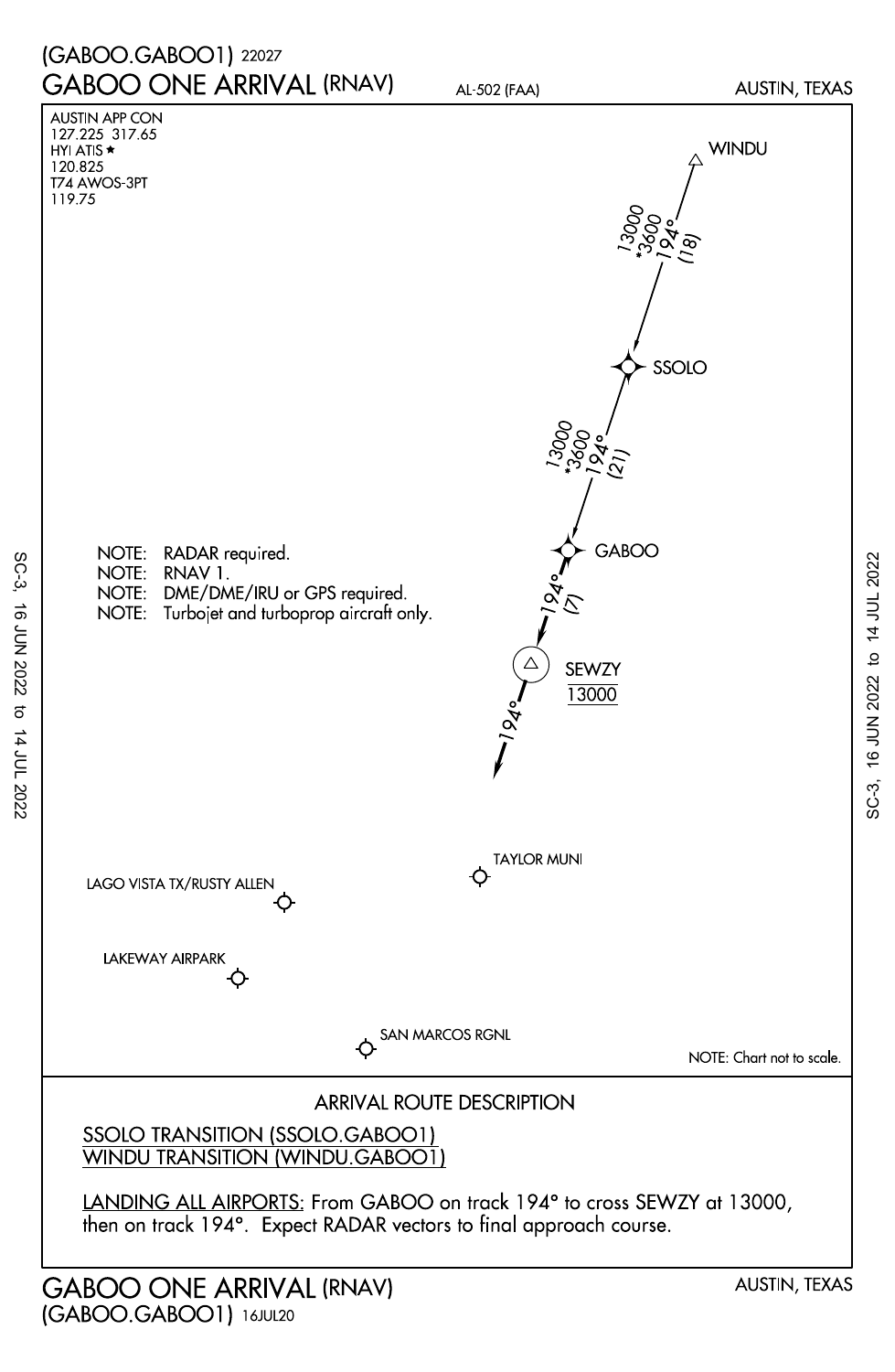SC-3, 16 JUN 2022 to 14 JUL 2022

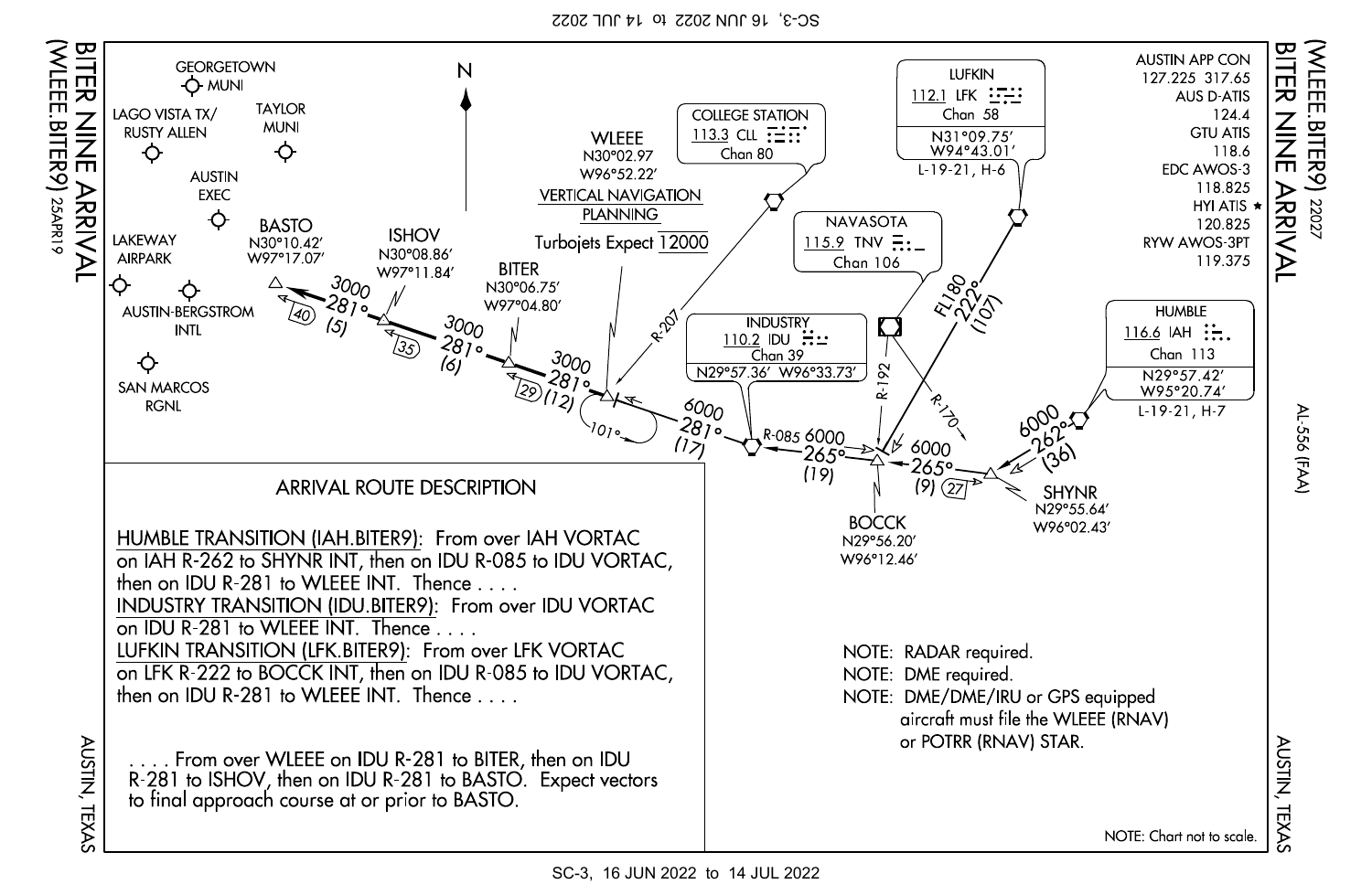

(BLEWE.BLEWE4) 07DEC17

SC-3, 16 JUN 2022 to 14 JUL 2022

 $\sigma$ 

14 JUL 2022

**16 JUN 2022** 

SC-3,